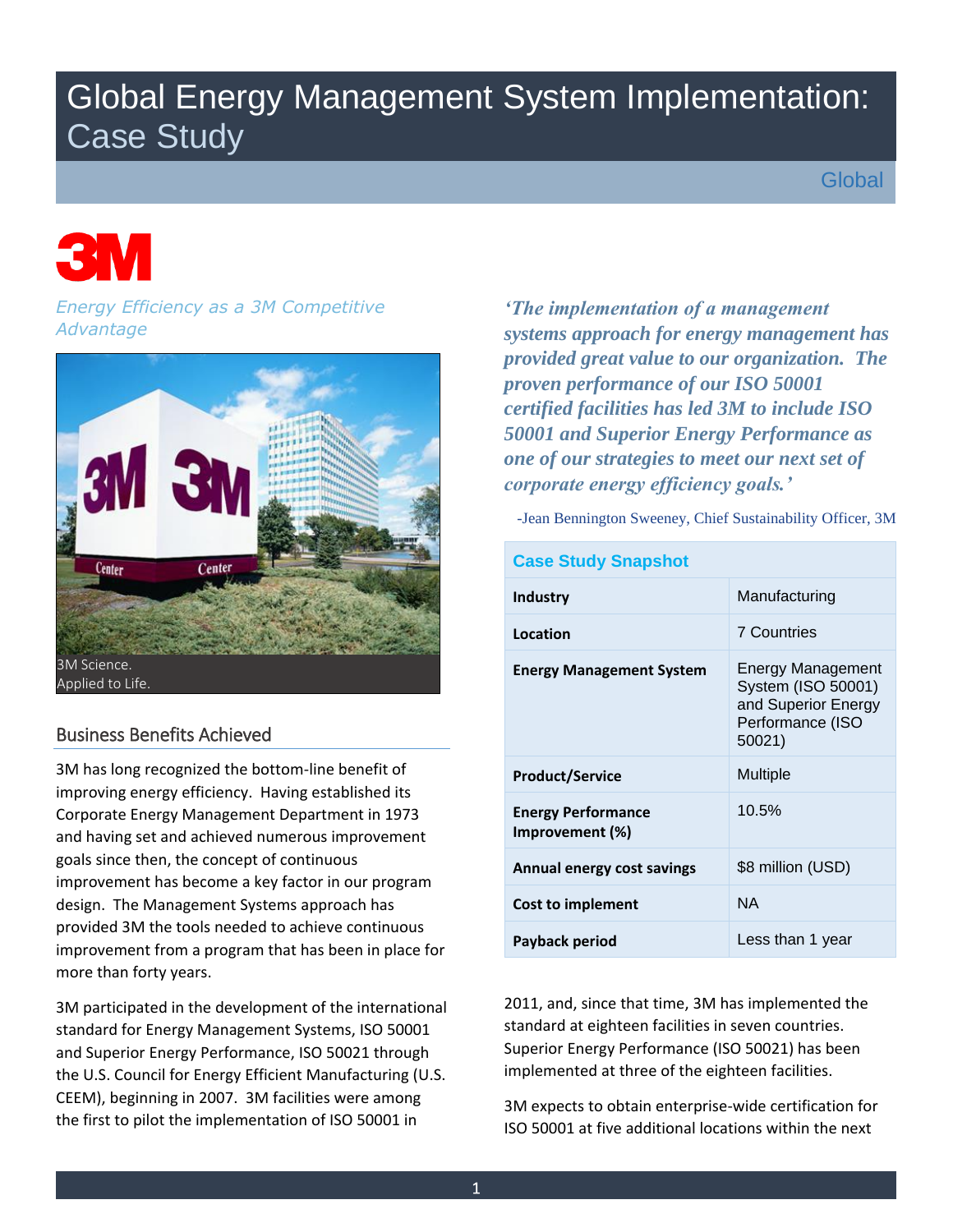few months. Each of the five facilities will receive Superior Energy Performance Certification as well. Additionally, 3M has locations in Canada, Mexico, and the U.S. participating in the recently announced North American Energy Management pilot, with the objective of becoming certified by the end of 2017.

 between 2010 and 2015. Each operational facility is 3M's most recent corporate goal was to improve the energy efficiency of its global operations by 15% expected to improve its energy performance to help the corporation achieve the goal. At each location, plant energy teams are provided management systems guidelines that lead them to identify and implement energy saving opportunities

During the most recent five year goal period, 3M global operations improved their energy performance by 14.1%. Facilities that are participating in ISO 50001 and Superior Energy Performance are outpacing other 3M facilities and have provided energy efficiency improvements 60% greater than the 3M average.

The resultant energy savings from 3M's global program over the past five years have shown an energy savings of 13 Trillion Btu's and reduced greenhouse gas emissions of 1.9 million metric tons CO2e.

 700,000 million Btu of energy savings and a reduction of 104,000 metric tons of CO2e. The average energy cost 3M facilities participating in ISO 50001 and ISO 50021 have shown an energy performance improvement of 10.5% over the past three years. This has resulted in savings at each of these facilities was greater than \$1 million USD.

*'Implementing ISO 50001 and Superior Energy Performance has provided measurable results and raised the visibility of the energy program at 3M.'* 

-Steve Schultz, Corporate Energy Manager, 3M

# Company Profile

#### **3M**

#### **A Global Innovation Company**

 improved daily life for hundreds of millions of people all 3M is a global innovation company that never stops inventing. Over the years, our innovations have over the world. We have made driving at night easier, made buildings safer, and made consumer electronics lighter, less energy-intensive and less harmful to the environment. We even helped put a man on the moon. Every day at 3M, one idea always leads to the next, igniting momentum to make progress possible around the world.

### Our Values

- Act with uncompromising honesty and integrity in everything we do.
- Satisfy our customers with innovative technology and superior quality, value and service.
- Provide our investors an attractive return through sustainable, global growth.
- Respect our social and physical environment around the world.
- initiative and leadership. Value and develop our employees' diverse talents,
- Earn the admiration of all those associated with 3M worldwide.

# Business Case for Energy Management

3M recognizes the value of managing energy within our operations and is also eager to share with others the best practices that have been developed. 3M's energy management journey began in 1973 when energy supply and cost concerns were affecting the operations of companies globally. 3M has maintained a continuous corporate focus on energy management since 1973 and has established ambitious energy performance improvement goals over the years.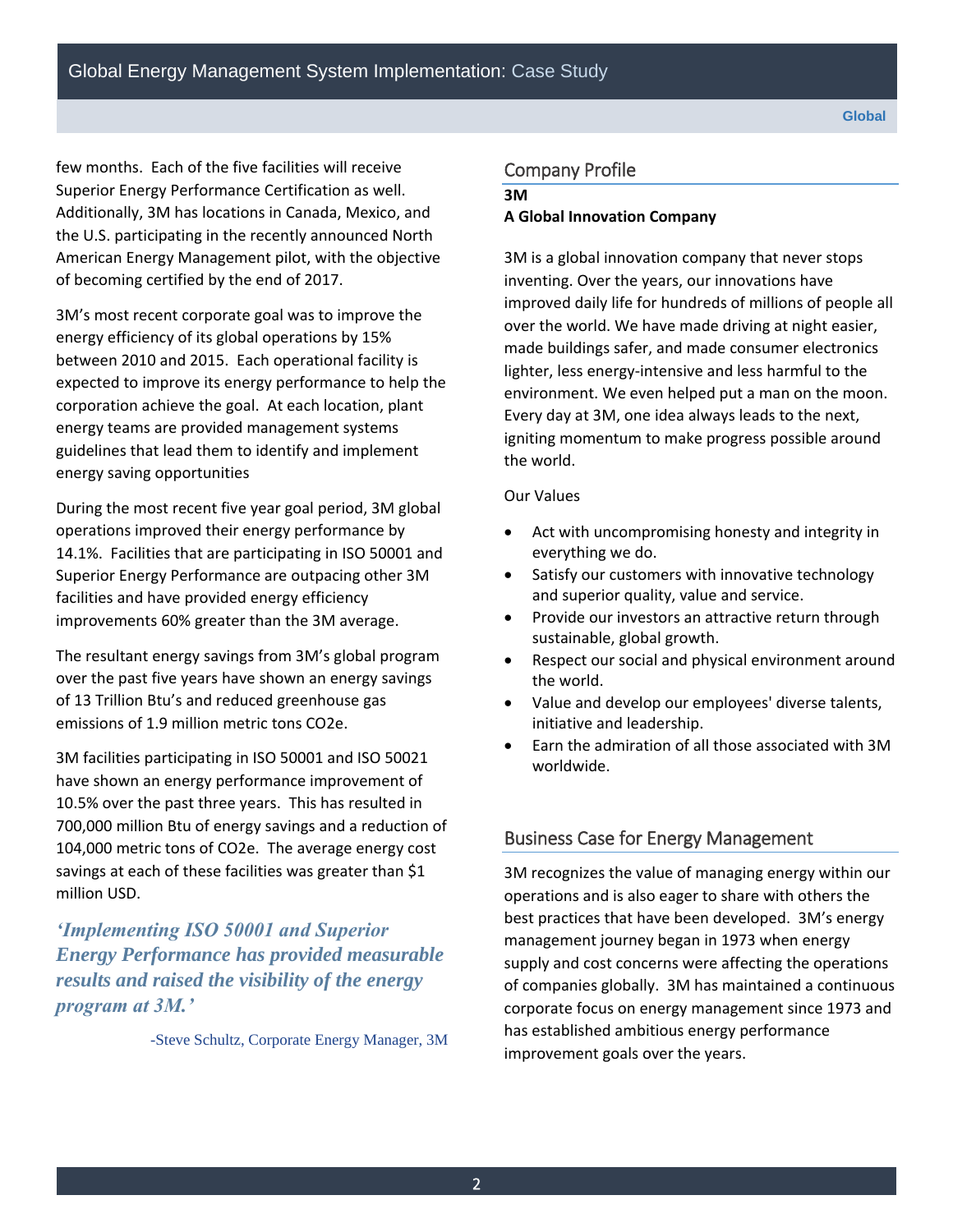Managing energy supports 3M's corporate values. 3M has a corporate energy policy stating that we will seek where we are a Challenge Partner. 3M facilities in many Management Agency, and others. to both promote the efficient use of energy in our operations and to deliver products to our customers that help them save energy. In addition to setting numerous internal goals for energy performance improvement, 3M has helped develop and participated in voluntary programs to improve energy efficiency such as the U.S. Environmental Protection Agency Energy Star™ program, and numerous U.S. Department of Energy programs such as the Better Buildings program countries support government initiatives to implement ISO 50001 as demonstrated by our partnerships with Natural Resources Canada, the Korean Energy

# Keys to Success

- **Top Management Commitment and Corporate** Goals
- Corporate Level Program Leadership
- Empowered Energy Leaders at Each Facility
- **Sharing of Best Practices Among Facilities**



3M's Approach to Improving Energy Productivity

# EnMS Development and Implementation

 improved. In 2002, 3M developed a new approach Having had a corporate energy management program in place for many years, 3M recognized that the project by project approach to managing energy could be using concepts from the EPA Energy Star™ Guidelines for Energy Management and the Management System for Energy (MSE 2000) program that had been developed by Georgia Tech. Energy champions and energy teams were established at each major facility with guidance for their roles and responsibilities provided through the corporate energy management group.

 performance. The concept of being able to offer 3M developed an internal program to recognize facilities that had successfully implemented the new approach and met corporate goals for improved energy certification and recognition from a reputable third party led 3M to participate in the development of the ISO 50001 and 500021 standards through an industry collaborative led by the U.S. Department of Energy. 3M facilities were among the first to pilot the new programs and 3M continues to include ISO certification as one of the strategies to achieve corporate energy goals.

 104,000 metric tons of CO2e from being emitted. The The 3M facilities that are presently certified to ISO 50001 and ISO 50021 have improved energy performance 10.5% over the past three years, exceeding corporate goals. These facilities have saved 700,000 million Btu of energy from being used and average energy cost savings at each of these facilities was greater than \$1 million USD.

*'ISO 50001 is a standard that drives results directly to the bottom line. ISO 50001 systematically drives down energy costs and improves competitiveness through the assignment of responsibilities and raising the visibility of energy management within the organization.'* 

-Andrew Hejnar, Energy Manager, 3M Canada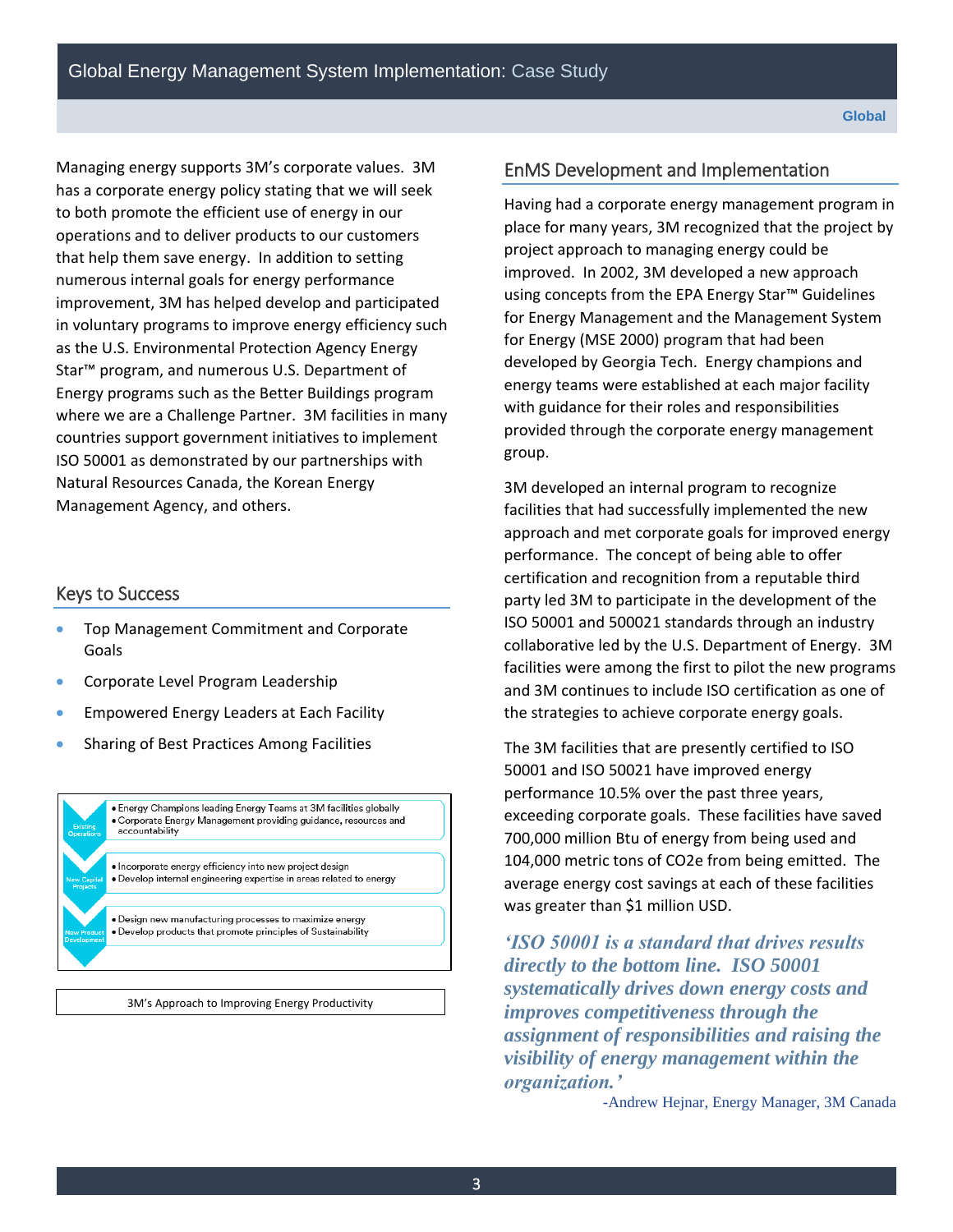

 3M is organized with five major business groups operating over 275 facilities globally. Each facility has an energy champion identified who has responsibility for energy activities. Each facility is held accountable for improving its energy performance through the publication of quarterly energy dashboards. Results from facilities within each business group are totaled to create a business group energy dashboard, and the business groups are totaled to create a corporate dashboard. These quarterly reports are provided to the Corporate Operating Committee which includes 3M's Chief Executive Officer and his direct reports. This leadership committee provides the direction for energy performance activities within their business groups.

The corporate energy management group tracks energy performance at each facility, publishes the quarterly energy dashboards, provides energy team guidelines and resources that facilities can use to improve performance, and coordinates activity among multiple facilities and internal organizations. The corporate group also identifies leading technologies and approaches to energy management and leads their implementation across 3M's global operations.

At the corporate level, energy review and planning is done through the identification of significant energy uses, meaning we have identified the facilities that have the largest impact on 3M's corporate goals. We actively engage those facilities through individual coaching and

support, sharing of best practices, and highlighting the energy performance of these facilities throughout the company. Through this process of corporate level energy review and planning, we have engaged many of our high priority facilities in the implementation of the ISO 50001 Energy Management System.

 and the corporate energy management group. The representative. Eighteen 3M facilities are presently certified to ISO 50001. At the corporate level, 3M is working to achieve a corporate, enterprise-wide certification. A Corporate ISO Leadership Committee provides support for the corporate level ISO program. This top level committee includes the Chief Sustainability Officer, the Global Director of Engineering, the directors of manufacturing that have responsibility for the ISO facilities within 3M, Corporate Energy Manager serves as the management

| Country  | <b>Site</b>           | <b>Latest Action</b>                       | <b>SEP Certified</b>             |  |
|----------|-----------------------|--------------------------------------------|----------------------------------|--|
| Canada   | Brockville 501 (Tape) | ISO 50001 Certified                        | Platinum                         |  |
| Canada   | London                | ISO 50001 Certified                        | No                               |  |
| Canada   | Perth 301             | ISO 50001 Certified                        | No                               |  |
| Canada   | Perth 302             | ISO 50001 Certified                        | No                               |  |
| Canada   | Montreal              | Being ISO Certified                        | No                               |  |
| Canada   | Mordon                | Being ISO Certified                        | Nο                               |  |
| Erance   | Tillov                | ISO 50001 Certified                        | No                               |  |
| Germa ny | Kempten (Ceradyne)    | ISO 50001 Certified                        | No                               |  |
| Germa ny | Obernburg             | ISO 50001 Certified                        | No                               |  |
| Germa ny | Wuppertal             | ISO 50001 Certified                        | No                               |  |
| Germany  | Neuss                 | ISO 50001 Certified                        | No                               |  |
| Germa ny | Hilden                | ISO 50001 Certified                        | No                               |  |
| Germany  | Kamen                 | ISO 50001 Certified                        | Nο                               |  |
| Germany  | Seefeld & Landsberg   | ISO 50001 Certified                        | No                               |  |
| Germa ny | Jüchen                | ISO 50001 Certified                        | No                               |  |
| Korea    | Naju                  | ISO 50001 Certified                        | Yes                              |  |
| Poland   | Wroclaw PSD           | ISO 50001 Certified                        | No                               |  |
| Poland   | Wroclaw Automotive    | ISO 50001 Certified                        | No                               |  |
| Taiwan   | Tainan                | ISO 50001 Certified                        | No                               |  |
| U.S.     | Cordova               | ISO 50001 Certified                        | <b>Silver</b>                    |  |
| U.S.     | Aberdeen              |                                            | Enterprise-wide ISO<br>50001 and |  |
| U.S.     | Cynthi ana            | Working as a group of                      |                                  |  |
| U.S.     | Decatur               | co-horts                                   | individual Superior              |  |
| U.S.     | <b>Hutchins</b> on    |                                            | <b>Energy Performance</b>        |  |
| U.S.     | Prairie du Chien      |                                            | certi ficates                    |  |
| U.S.     | Cottage Grove MRD     |                                            |                                  |  |
| Canada   | <b>Brockville PSD</b> | <b>International Program</b><br>of cohorts |                                  |  |
| Mexico   | San Luis Potosi       |                                            |                                  |  |

50001. Nine additional facilities are implementing ISO/SEP.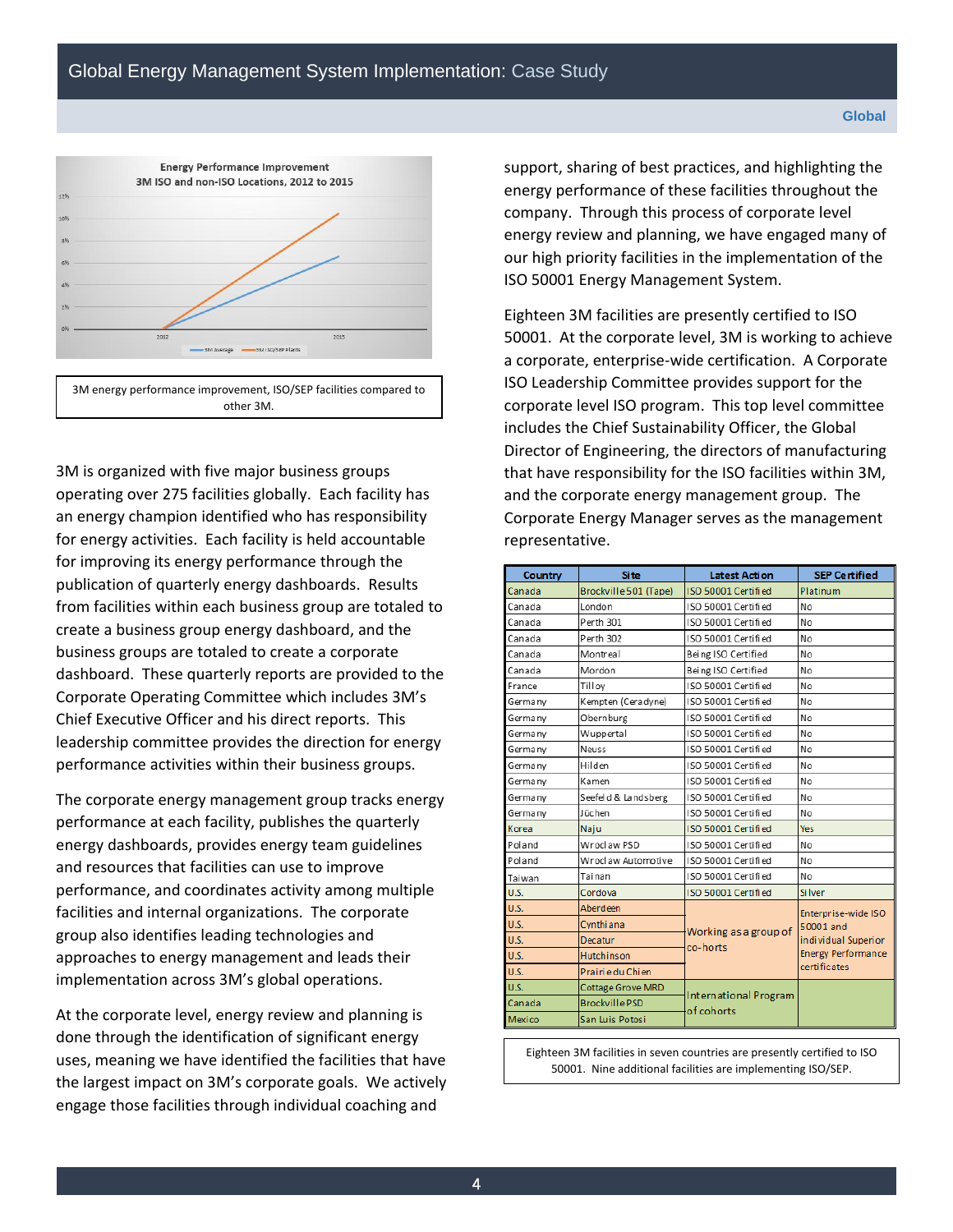Each facility included in the corporate certificate uses an Energy Review and Planning Tool provided by the corporate energy management group. This tool provides a common, comprehensive methodology for energy review and planning. 3M requires that users of the tool complete corporately developed training and to receive certification for its use.

**3M ENERGY REVIEW and PLANNING TOOL** .<br>This tool was developed by Cummins, Inc. with assistance and resources available from the US Department of Energy and<br>Georgia Institute of Technology. 3M adknowledges their work and thanks these organizations. An Energy Review shall be conducted to analyze the Site's energy uses and consumption, identify the Significant Energy Users<br>(SEUs) and opportunities to improve the energy performance. This tool uses a Step by Step approac Planning will be comprehensively documented within. Step 1: Energy Sources Identification STEP 1 Step 2 & 3: Energy Users and Important Energy **STEPS 283** ra Identificatio Step 4: Energy Users' Consumption **STEP 4** Step 5: Energy Users' Significance STEP 5 STEP 6 Step 6: Relevant Variables Step 7: Significant Energy Users STEP 8 Step 8: Future Energy Use and Consumption Step 9: Opportunities for Energy Performance STEP 9 Improvem **STEP - 10** Step 10: Energy Baseline Step 11.1: Energy Performance Indicators - Electricity STEP - 11.1 Step 11.2: Energy Performance Indicators - Natural Gas STEP - 11.2 **STEP - 11.3** Step 11.3: Energy Performance Indicators - Other LEGAL & OTHER Legal and Other Tab **OBJ & TARGETS** Objectives and Targets Tab **ACTION PLANS Action Plans Tab** MEASUREMENT PLAN Measurement Plan **BOTTOM-UP SANITY** Bottom-Up Sanity Check

The 3M Energy Review and Planning Tool provides a common, comprehensive methodology for each facility to use in the review and planning process.

The Energy Review and Planning Tool leads each facility through the process of identifying their current uses of energy and evaluating past and present energy use and consumption. From that process, the facility identifies the significant energy uses, the factors affecting the

present energy performance, and estimate future energy use and consumption.

The Review and Planning Tool also leads each facility through the process of establishing energy objectives, targets, and action plans. Corporate staff at 3M provide each facility with guidance and awareness of legal and other requirements to be used along with the site's local knowledge to define legal and other requirements.

Action plans are developed based on this background and with knowledge of the opportunities that exist for improvement. Actions are assigned and followed-up during regular facility energy team meetings and during facility level management reviews. Sharing of these ideas across 3M facilities is a definite advantage to implementing ISO 50001 at the corporate, enterprise level.

The energy review and planning process is completed annually, or when significant changes occur at the facility. The 3M corporate office has developed a schedule for each facility in the enterprise to use in the operation of the Energy Management System.

|                          | Q1                                                                                                                                            |                                |           | Q <sub>2</sub>                                                                             |                                                                                                                       |                                 |
|--------------------------|-----------------------------------------------------------------------------------------------------------------------------------------------|--------------------------------|-----------|--------------------------------------------------------------------------------------------|-----------------------------------------------------------------------------------------------------------------------|---------------------------------|
|                          | January                                                                                                                                       | February                       | March     | April                                                                                      | May                                                                                                                   | June                            |
| <b>Central</b><br>Office | Annual update of tools -<br>Review & Planning<br>Tool/Management Review<br>Workbook, etc.<br>Training on updated tools<br>provided to plants. | <b>External Stage I audits</b> |           | External stage II audits<br>or surveillance audits                                         | New plants to join<br>enterprise                                                                                      |                                 |
| <b>Plants</b>            |                                                                                                                                               |                                |           |                                                                                            | PEPR's take place. PEPR<br>Workbook and Review<br>& Plannng Tool saved<br>and uploaded to<br>SharePoint.              |                                 |
|                          | Q <sub>3</sub>                                                                                                                                |                                | Q4        |                                                                                            |                                                                                                                       |                                 |
|                          | July                                                                                                                                          | August                         | September | October                                                                                    | <b>November</b>                                                                                                       | <b>December</b>                 |
| Central<br>Office        |                                                                                                                                               | Internal audits<br>completed   |           | Participate in PEPR's<br>as appropriate                                                    | Schedule<br>internal/external<br>audits for upcomng<br>year - Plant, Corporate,<br><b>DEKRA</b>                       | <b>Top Management</b><br>Review |
| <b>Plants</b>            |                                                                                                                                               | Internal audits<br>completed   |           | PEPR's take place.<br>PEPR Workbook and<br><b>Review &amp; Plannng Tool</b><br>SharePoint. | Schedule<br>internal/external<br>audits for upcomng<br>saved and uploaded to year - Plant, Corporate,<br><b>DEKRA</b> |                                 |

Calendar showing the annual cycle of 3M EnMS activity including the update of corporate resources, internal audits, management review, and top-management reviews.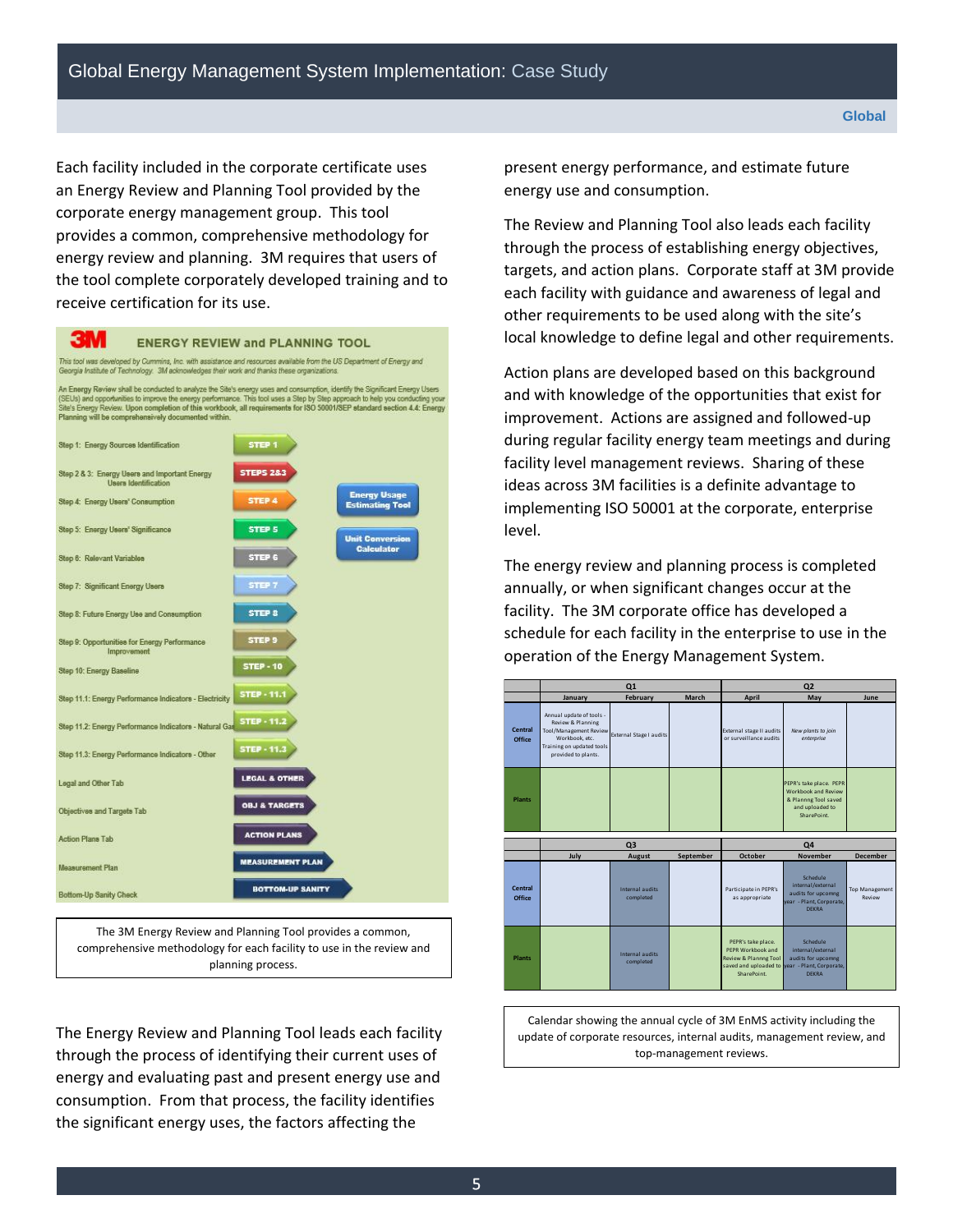Funding for energy projects is generally provided by each business group. A Corporate Energy and Sustainability Fund has been established to support energy projects that can have a significant impact on energy performance, but do not meet the financial targets of the individual business groups. As an example, this fund has provided financing for the installation of combined heat and power projects at several 3M ISO 50001 certified facilities.

Implementing ISO 50001 at our facilities elevated the importance of managing energy, which provides the energy champions and energy teams at our facilities greater visibility and recognition from business group leadership.

 programs at its facilities. During the first pilot of ISO 50001. Staff from Georgia Tech also provided 3M utilized the services of numerous certified and trained professionals during the implementation of ISO implementations, professionals from the U.S. Department of Energy and Georgia Tech trained and coached our facility personnel on the implementation training and coaching to 3M for the implementation of the enterprise-wide ISO certification. The Corporate Energy Manager at 3M, who serves as the management representative, has been trained and is a Certified Professional in Energy Management Systems and has received certification as a Superior Energy Performance Verifier.

The 3M corporate energy management group developed extensive resources to support the facilities pursuing ISO certification. This includes:

- Corporate Energy Manual
- Corporate Energy Policy
- Corporate Energy Use and Cost Tracking System
- Corporate Energy Project Tracking System
- Corporate Supported Energy Review and Planning Tool
- Corporate Template for Plant Management Reviews
- Corporate Corrective and Preventive Action Tracking System

 provides flexibility for each facility to develop facility standard operating procedures to address specific The corporate manual describes the requirements each facility must meet to obtain ISO certification. The corporate manual identifies standard operating procedures for the operation of the energy management system at the corporate level, and yet circumstances.

The operation of the energy management system at the facility level is the responsibility of the facility manager and the facility energy champion who serve the role of top management and management representative at the facility. Each facility has identified the significant energy uses within the facility and is meeting ISO requirements for operational control.

Non-conformities, corrective actions, and preventive actions at each facility are tracked using a corporate corrective and preventive action tracking system. This system provides corporate level visibility to the internal and external audit results and corrective actions being addressed at each facility. Repeated and common findings will initiate changes and updates to the corporate Energy Management System.



 50001 and Superior Energy Performance Certification. Assistance was Members of the 3M Naju, South Korea energy team celebrate their ISO provided through the Korean Energy Management Agency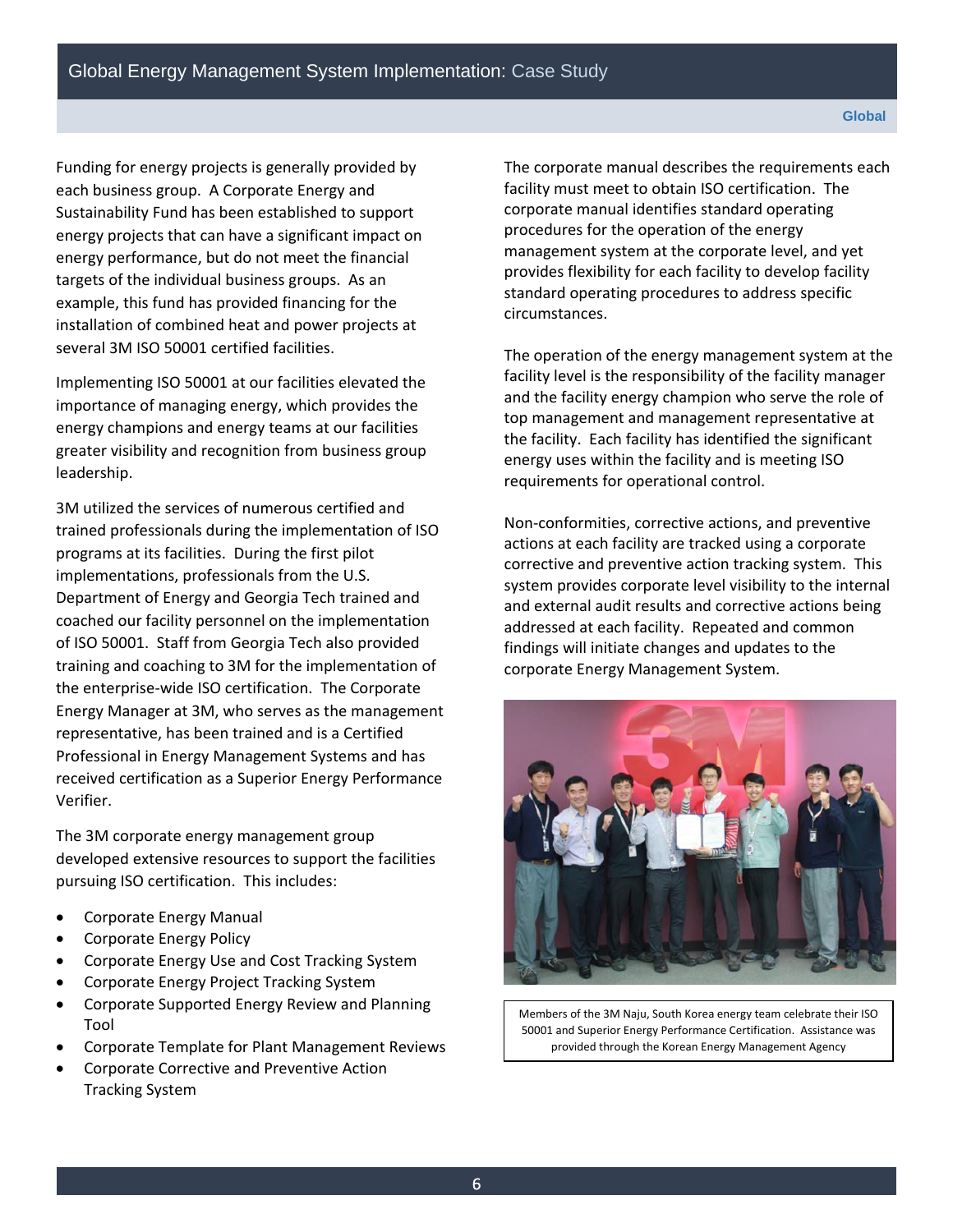facility's goals and objectives. The results of the facility inclusion in the corporate level management review. inclusion in the corporate level management review. The role of top management at the corporate level is Each ISO/SEP facility conducts a facility level management review bi-annually to ensure that the EnMS is suitable, adequate and effective at meeting the level management review are communicated to the corporate level management representative for held by the Corporate ISO Leadership Committee consisting of the Chief Sustainability Officer, the Global Director of Engineering, the directors of manufacturing with responsibility for the ISO facilities within 3M, and the corporate energy management group.



3M developed a strategy to incorporate a two tier management review process into the operation of the corporate, enterprisewide ISO 50001 Energy Management System.

3M measures energy performance utilizing three key factors. These factors are included on the energy dashboard for each facility and are part of each facility's management review:

- Measured energy use per unit of product produced
- Energy savings from energy projects implemented
- The effectiveness of the EnMS

 Department of Energy, and the GT SEnPI Tool The energy use per unit of product produced metric is expected to show a reduction in energy intensity. Several methodologies are used to measure energy intensity including a simple Btu per unit of product calculation, the EnPI tool developed by the U.S. developed by Georgia Tech.

 unit of product metric. The energy savings from energy projects implemented metric demonstrates the value resulting from the completion of energy action plans within the facility and provides a bottom-up validation of the energy use per

The effectiveness of the EnMS is measured using an energy program effectiveness survey completed annually by each facility energy team and is substantiated through the supporting ISO certifications.

*'Since embarking on our ISO 50001 journey in Decatur we have seen an 8% reduction in energy usage. In addition to the savings, the value this program brings is in the implementation of the measurement and management systems that are needed for sustainable year on year improvements. The enterprise-wide approach has enabled us to learn from the other participating locations and to leverage best practices. Implementation does take management commitment of resources, but the payback in the end is well worth the effort.'* 

-Robin Higgs, 3M Decatur Site Manager



3M Decatur created cards for employees to carry in their identification badge holders to remind them of the energy policy and the significant energy uses the plant has identified.